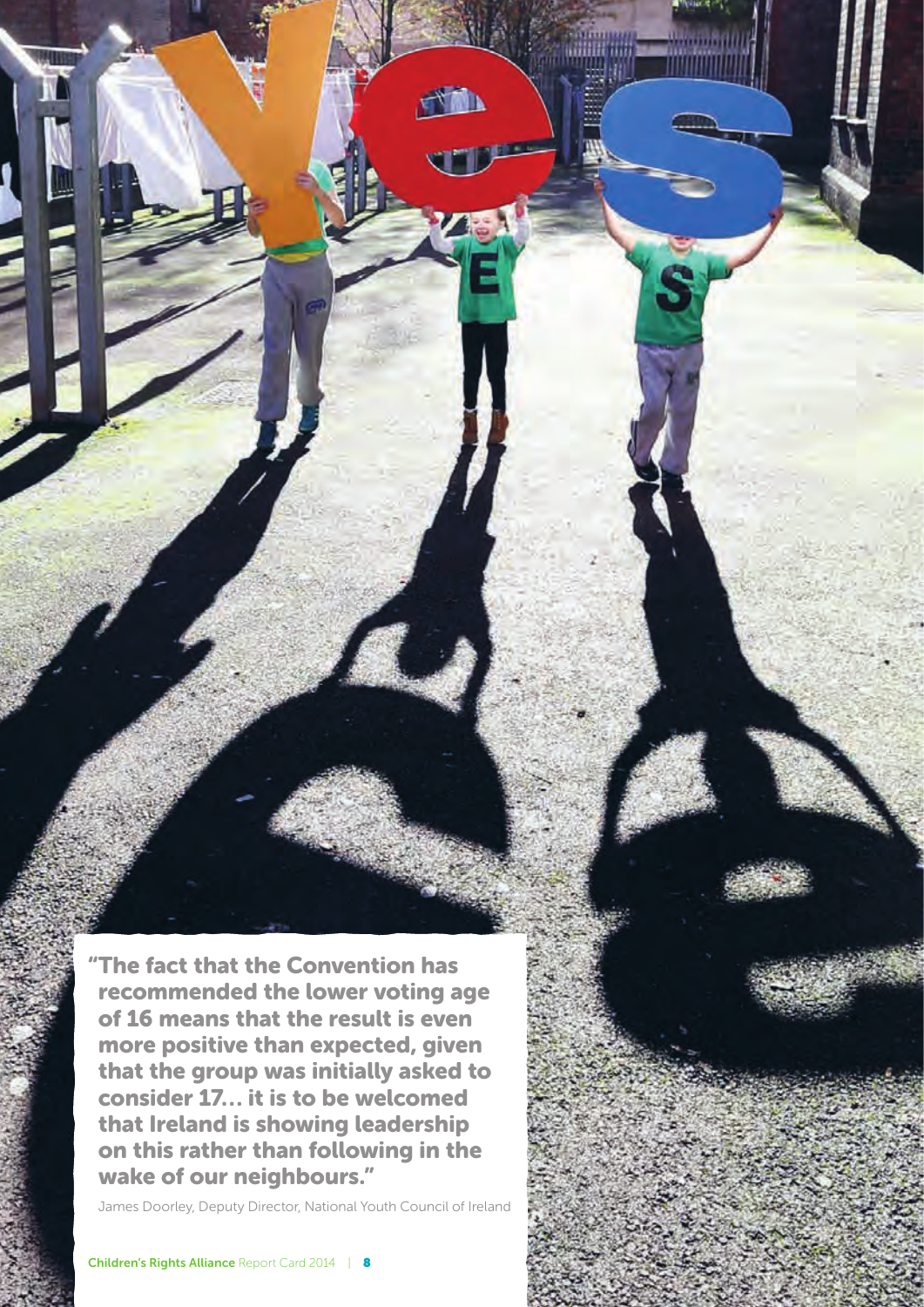### Chapter 1:

# Children's Constitutional Rights

Grade B

In The News

#### Challenge to Children's Referendum dismissed by High Court

By Sinéad O'Carroll

THE HIGH COURT has dismissed a challenge to the Children's Referendum which passed in November last year.

Justice Paul McDermott rejected Joanna Jordan's petition in his judgement today, stating that she failed to provide evidence that unconstitutional behaviour – in the form of a use of public money to fund an unbalanced information campaign - affected the outcome of the vote on 10 November.

He said the onus was on the challenger to prove the government's information campaign, which was subject to a successful Supreme Court challenge, had such an impact on the electorate as to produce a majority in favour of the proposal.

Jordan had unsuccessfully argued that she merely had to claim it had an impact on the Referendum as a whole – and not on the result.

The Children's Referendum passed by a margin of 58 per cent to 42 per cent based. Turnout on the day was quite low at 33.49 per cent.

Speaking at the Four Courts, Barnardos, the Children's Rights Alliance and the Irish Society for Prevention of Cruelty to Children (ISPCC) welcomed the decision.

"We strongly welcome today's detailed and thorough judgment by the High Court to accept the validity of the Children's Referendum. The people of Ireland clearly voted in favour of amending the Constitution that will make a positive difference in children's lives, especially those most vulnerable," noted Fergus Finlay of Barnardos.

"Children have waited long enough so now we must begin to put in place the legislation and policy that will ensure children's best interests are taken into account and their voices heard."

TheJournal.ie, 18 October 2013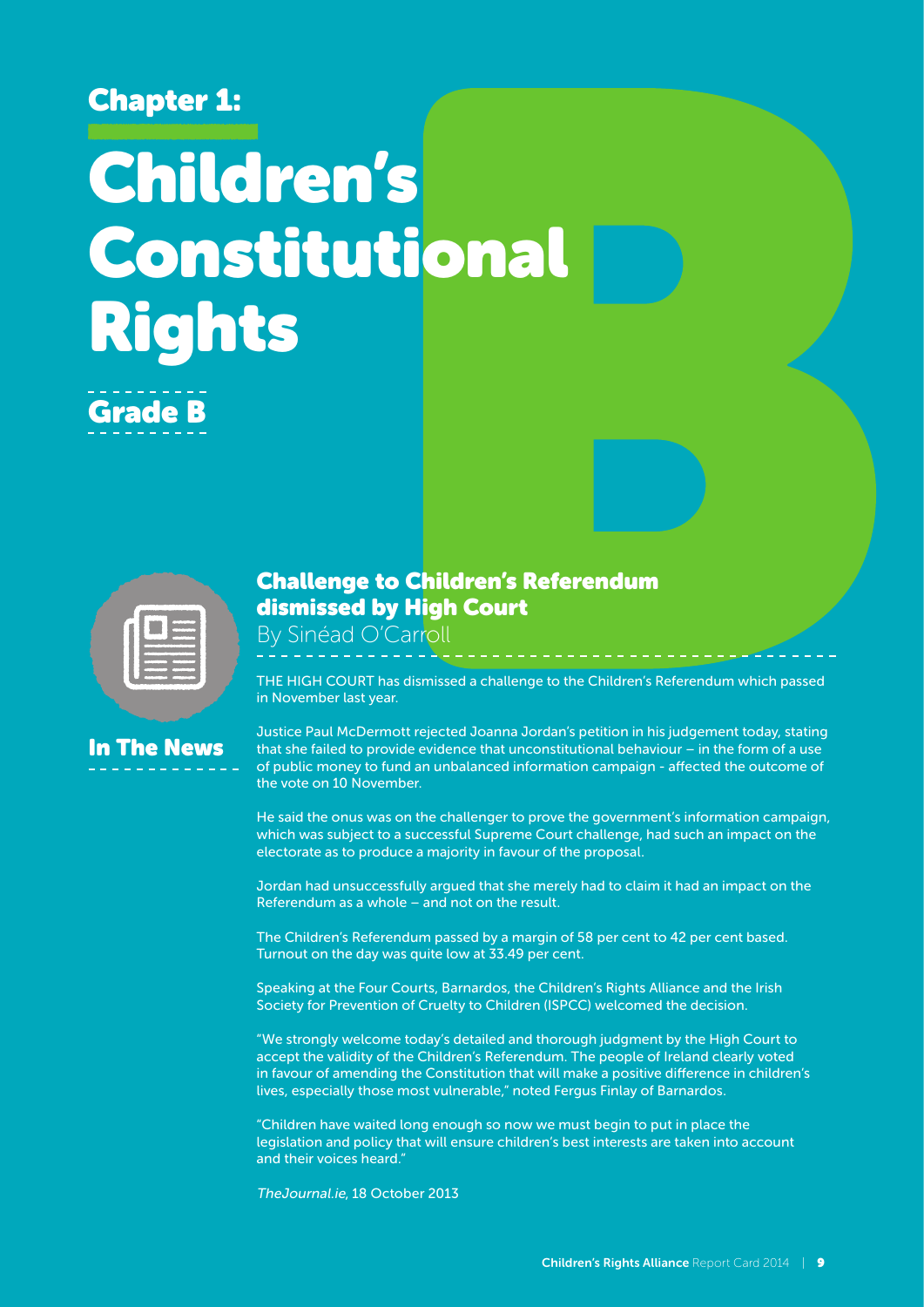## 1 | Children's Constitutional Rights

#### Duty on States to provide for the rights of children

By ratifying the UN Convention on the Rights of the Child, States agree to undertake all appropriate legislative, administrative and other measures to ensure the implementation of the rights set out in the Convention. In relation to economic, social and cultural rights, States are obliged to undertake such measures to the maximum extent of their available resources. | Summary of Article 4 of the UNCRC

The Children's Rights Alliance has awarded the Government a 'B' grade in Children's Constitutional Rights, a fall from last year's 'A' grade. This reflects the fact that the positive referendum result has effectively stalled due to a legal challenge so the Government has been unable to progress its implementation of the Amendment. The Constitutional Convention did not specifically focus on rights impacting on children or young people and did not formally consult with them or incorporate their views into its findings. Separately the Chairman of the Constitutional Convention, Tom Arnold, was invited to preside over the proceedings of a Children and Young People's Constitutional Convention which was run by Youth Work Ireland and the Voices of Youth Group.<sup>1</sup>

Overall

Grade B

Ireland operates a dualist common law system, and under Article 29.6 of the Irish Constitution international agreements ratified by Ireland only take effect in domestic law if the Oireachtas (Irish Houses of Parliament) specifically provides for this through legislation. So although Ireland signed and ratified the UN Convention on the Rights of the Child (UNCRC) in 1992, the Convention did not automatically become part of Irish law. Law reform since 1992 has incorporated some aspects of the Convention into domestic law on an issue by issue basis. For example, the Children Act 2001 brought into Irish law the principle that detention of a young offender should be a measure of last resort, mirroring the language used in the UNCRC on the right to freedom from torture and deprivation of liberty (Article 37). To be compliant with the implementation of rights provision (Article 4) of the Convention, the principle and provisions of the Convention must be fully reflected in all Ireland's laws, policies and practice.

The UN Committee on the Rights of the Child's 2006 Concluding Observations on Ireland note with regret that the recommendations made in its 1998 report have not yet been fully addressed. In particular, it highlighted those rights related to the status of the child as a rights-holder, the adoption of a child rights-based approach in policies and practices and the failure to incorporate the UN Convention into domestic law and urged the Government to make every effort to progress these actions as a matter of priority.<sup>2</sup>

The Irish Constitution is the fundamental legal document of the State and it sets out how we, as a country, view and value children. The passage of the children's referendum in 2012 was a vital step towards the full implementation of the UNCRC in Ireland. The Amendment provides an explicit recognition to children as rights holders and progresses implementation of the right to nondiscrimination (Article 2); the best interests of the child (Article 3); the voice of the child (Article 12); the right to protection (Article 19); the right to alternative care (Article 20) and adoption (Article 21). The timely and full implementation of this constitutional amendment will help to foster a culture that actively protects and safeguards the rights of children.

constitutional-convention-saturday [accessed 16 December 2013].

<sup>2</sup> United Nations Committee on the Rights of the Child (2006) Concluding Observations: Ireland (CRC/C/IRL/CO/2 paragraph 9).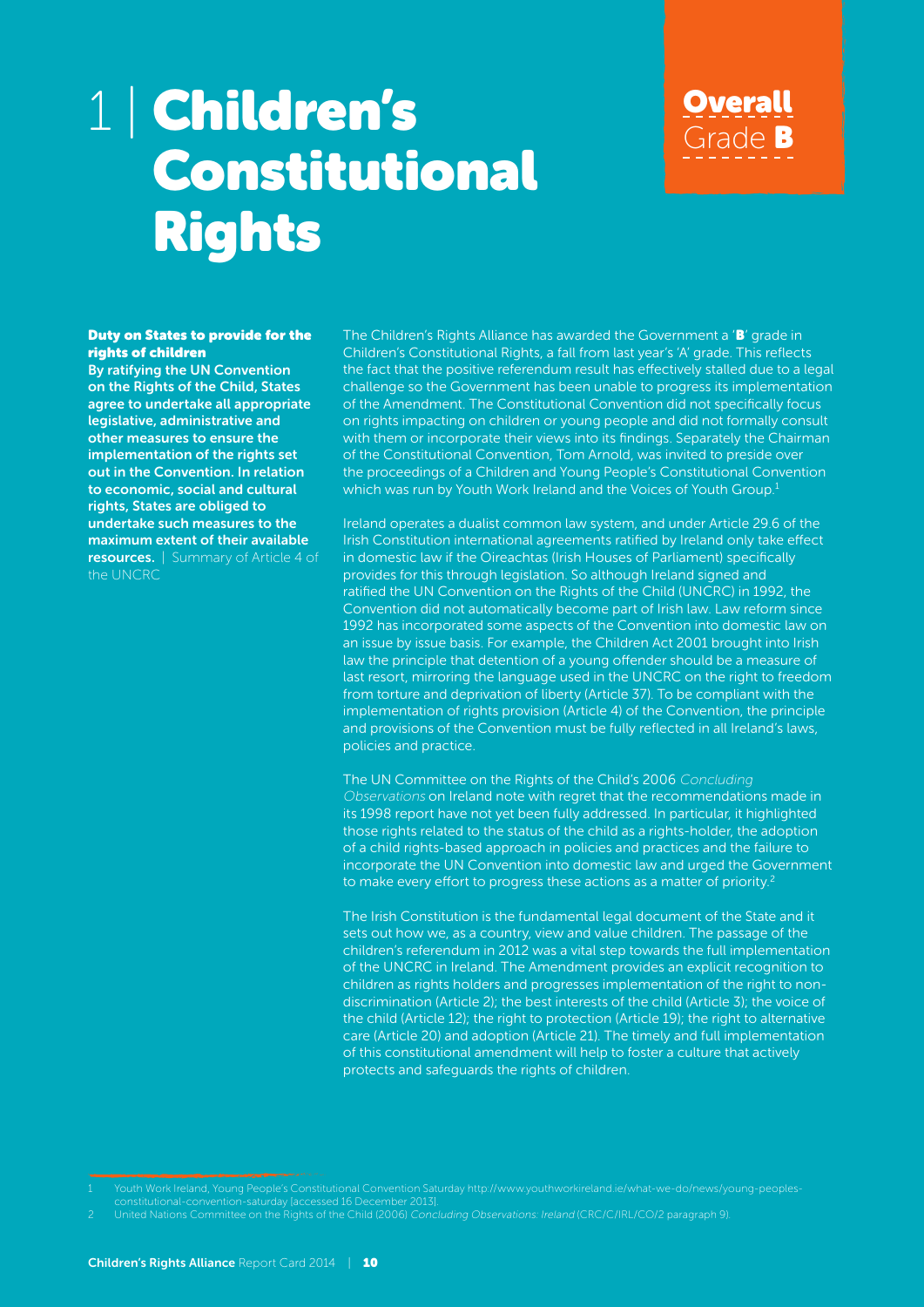#### 1.1 Children's Rights Referendum



#### Government Commitment Progress

The Programme for Government commits to establishing a process to ensure that the Constitution meets the challenges of the 21st century, by addressing a number of specific urgent issues as well as establishing a Constitutional Convention to undertake a wider review. It also promises to give priority to specific constitutional amendments, including:

a referendum to amend the Constitution to ensure that children's rights are strengthened, along the lines recommended by the All-Party Oireachtas Committee on the Constitution.

Frozen

#### What's happening?

#### The legal challenge to the Constitutional Referendum on Children is currently under appeal to the Supreme Court and is due for hearing in 2014. The Constitutional Convention has been meeting to consider areas for potential Constitutional reform.

Children's Rights Referendum: The Government committed in its 2011 Programme for Government to hold a referendum to amend the Constitution to strengthen children's rights.<sup>3</sup> On 19 September 2012, the Government published the Thirty-First Amendment to the Constitution Bill, which contained the text of a proposed constitutional amendment. On 10 November 2012, the referendum was held and the People of Ireland voted 58% to 42% in favour of the Thirty-First Amendment. Turnout was low at 33.5%.

The Amendment was carried despite a Supreme Court ruling on 8 November 2012, just two days before polling, which upheld a complaint by Dublin engineer Mark McCrystal.<sup>4</sup> He claimed that parts of the Government's referendum materials and advertisements breached the 1995 McKenna Supreme Court judgment, which prohibits the spending of public monies to espouse a particular view in a referendum.<sup>5</sup> The Court made a declaration that the Government had 'acted wrongfully' by spending public monies on referendum material that was 'not fair, equal or impartial'.<sup>6</sup> The Court did, however, find that the Government acted in good faith in its production of the materials. The Court did not order the Government to cease distributing and publishing the material: the Government took such action itself prior to the ruling being handed down.

5 McKenna v An Taoiseach (No. 2) [1995] 2 IR 10.

<sup>3</sup> Government of Ireland (2011) Programme for Government 2011, Dublin: Stationery Office, p.17.

<sup>4</sup> McCrystal v Minister for Children and Youth Affairs, the Government of Ireland, Ireland and the Attorney General [2012] IESC 53 (8 November 2012).

<sup>6</sup> McCrystal v Minister for Children and Youth Affairs, the Government of Ireland, Ireland and the Attorney General [2012] IESC 53 (8 November 2012). The Court also found that material contained a misstatement as to the effect of the referendum.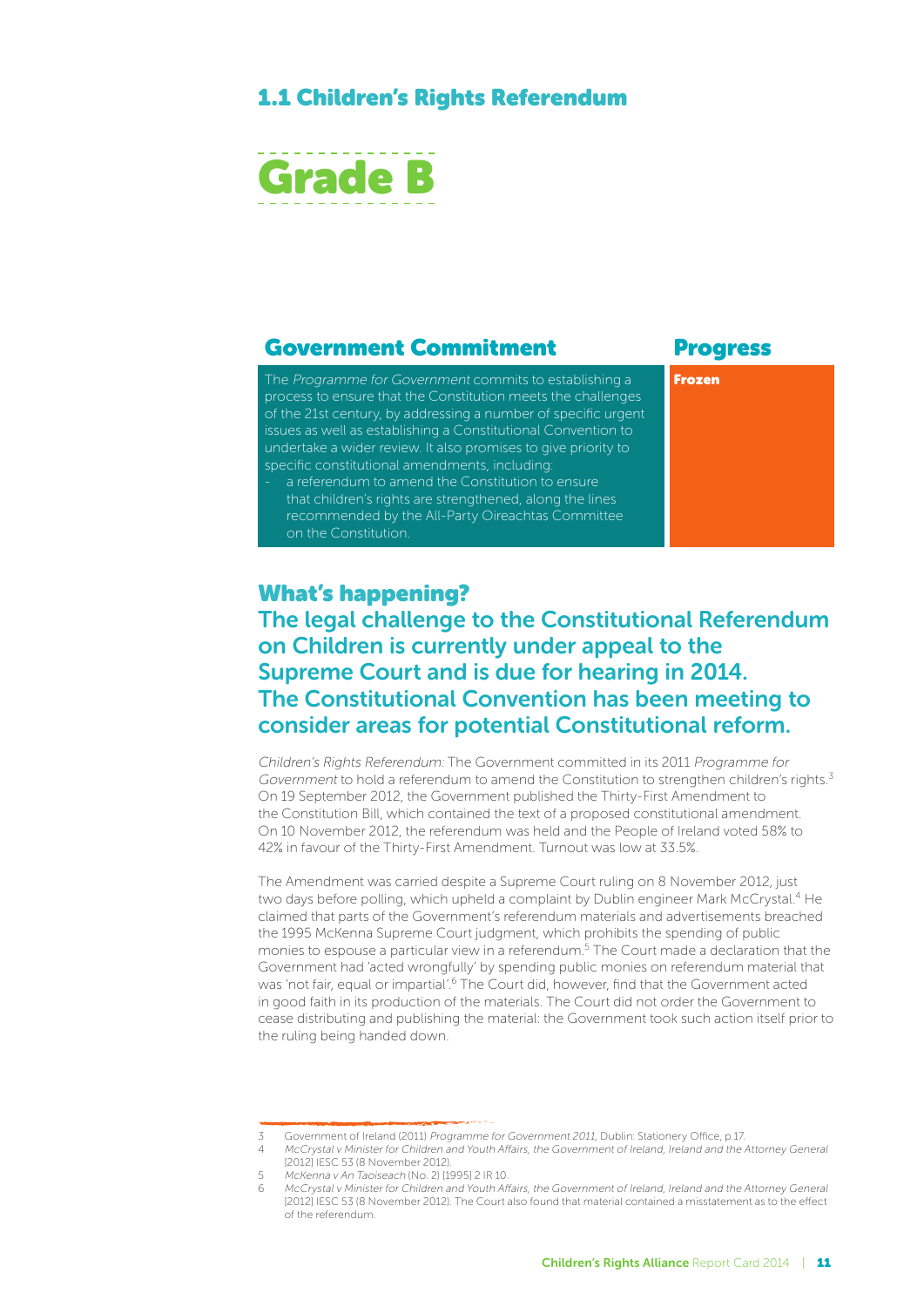On 19 November 2012, relying in part on the McCrystal ruling, the High Court granted leave for a legal challenge to the referendum result. Mr Justice McDermott handed down judgment on 18 October 2013 in the case taken by Dublin homemaker Joanna Jordan. She argued that the breaches of the McKenna judgment as found in the McCrystal case were 'so egregious and serious' that they were likely to have had a material effect on the outcome of the referendum. She also contended that proceeding with the referendum two days after the McCrystal ruling 'exacerbated the effect of the unconstitutional conduct', which in turn further interfered with the democratic process. However, the High Court held that Ms Jordan had not succeeded in proving, on the balance of probabilities, that the Government's information booklet, website and advertising had a material effect on the referendum result. The Judge highlighted that the McCrystal judgment was a 'short, focused and definitive condemnation' of the unconstitutional manner in which public funds were spent. The extensive coverage of the McCrystal ruling was considered by the Court to have been reflective of this and also to have given rise to public debate and discussion on the matter.

On 24 October 2013, an appeal was filed with the Supreme Court along with an application for a priority hearing which will take place in 2014.<sup>7</sup> A stay has been placed on the Order to confirm the provisional referendum certificate which means that the Amendment Bill containing the text of the Amendment passed by the People of Ireland – continues to be frozen until the case is decided upon.

Constitutional Convention: On 1 December 2012, the inaugural meeting of the Constitutional Convention was held. It comprises 100 members: 66 citizens drawn from the electoral register, 29 members of the Oireachtas and four from the Northern Ireland Assembly. To date, the Convention has considered eight possible amendments: reducing the Presidential term from seven to five years; lowering the voting age from 18 to 17 years; a review of the Dáil electoral system; giving Irish citizens resident outside the State the right to vote in Presidential elections; a provision for same-sex marriage; amending the clause on the role of women in the home; increasing the participation of women in politics; and the removal of the offence of blasphemy from the Constitution. The Convention held a series of public meetings in Cork, Galway, Waterford, Dublin, Sligo, Athlone and Monaghan to collect the views of the public on the next phase of the Convention's work.8 The Convention has also completed reports on six issues to date<sup>9</sup> and has decided to examine two additional issues in February 2014: Dáil reform and the inclusion of economic, social and cultural rights in the Constitution.10

In March 2013, the Convention considered the issue of a constitutional amendment to lower the voting age from 18 years. The majority, 52% of members decided in favour of reducing the voting age for all elections while 47% of members voted against the proposal. Members also indicated their preference for the new voting age: 48% favoured 16 years, 38% supported 17 years while 14% had no opinion. In terms of reducing the minimum age required of a candidate standing for election, the majority voted against reducing the age which is currently 21 years.<sup>11</sup> Youth representatives from the National Youth Council of Ireland were invited to make a presentation to the Convention on this issue.

In April 2013, Youth Work Ireland and its Voices of Youth Group facilitated a Children and Young People's Constitutional Convention which assembled 50 young people from around the country to discuss constitutional reform, along the lines of that under deliberation by the Convention. The Chairman of the Constitutional Convention, Tom Arnold, was invited to chair the proceedings.12 In addition to the issues under review by the Convention, the young people made a number of recommendations for the Convention to consider including making the right to free education effective and real, making the separation between Church and State clearer and changing the Preamble.

<sup>7</sup> Brophy Solicitors, 'Supreme Court Appeal in Referendum Challenge' http://brophysolicitors.blogspot.ie/2013/10/ supreme-court-appeal-in-referendum.html [accessed 16 December 2013].

<sup>8</sup> Constitutional Convention Meeting Schedule https://www.constitution.ie/Meetings.aspx [accessed 16 December 2013].

<sup>9</sup> Reports have been completed on voting age, Presidential term, role of women, same-sex marriage, Dáil electoral system and votes outside the State, all available at: https://www.constitution.ie/Meetings.aspx [accessed 17 December 2013].

<sup>10</sup> The Convention on the Constitution, 'Convention on the Constitution chooses (i) Dáil Reform and (ii) Economic, Social and Cultural rights for discussion at their final two meetings in February 2014' [press release], 17 December 2013.

<sup>11</sup> The Convention on the Constitution, First Report of the Constitutional Convention, March 2013; https://www. constitution.ie/AttachmentDownload.ashx?mid=e1f8e128-2496-e211-a5a0-005056a32ee4 [accessed 16 December 2013].

<sup>12</sup> Youth Work Ireland, Young People's Constitutional Convention Saturday http://www.youthworkireland.ie/whatwe-do/news/young-peoples-constitutional-convention-saturday [accessed 16 December 2013].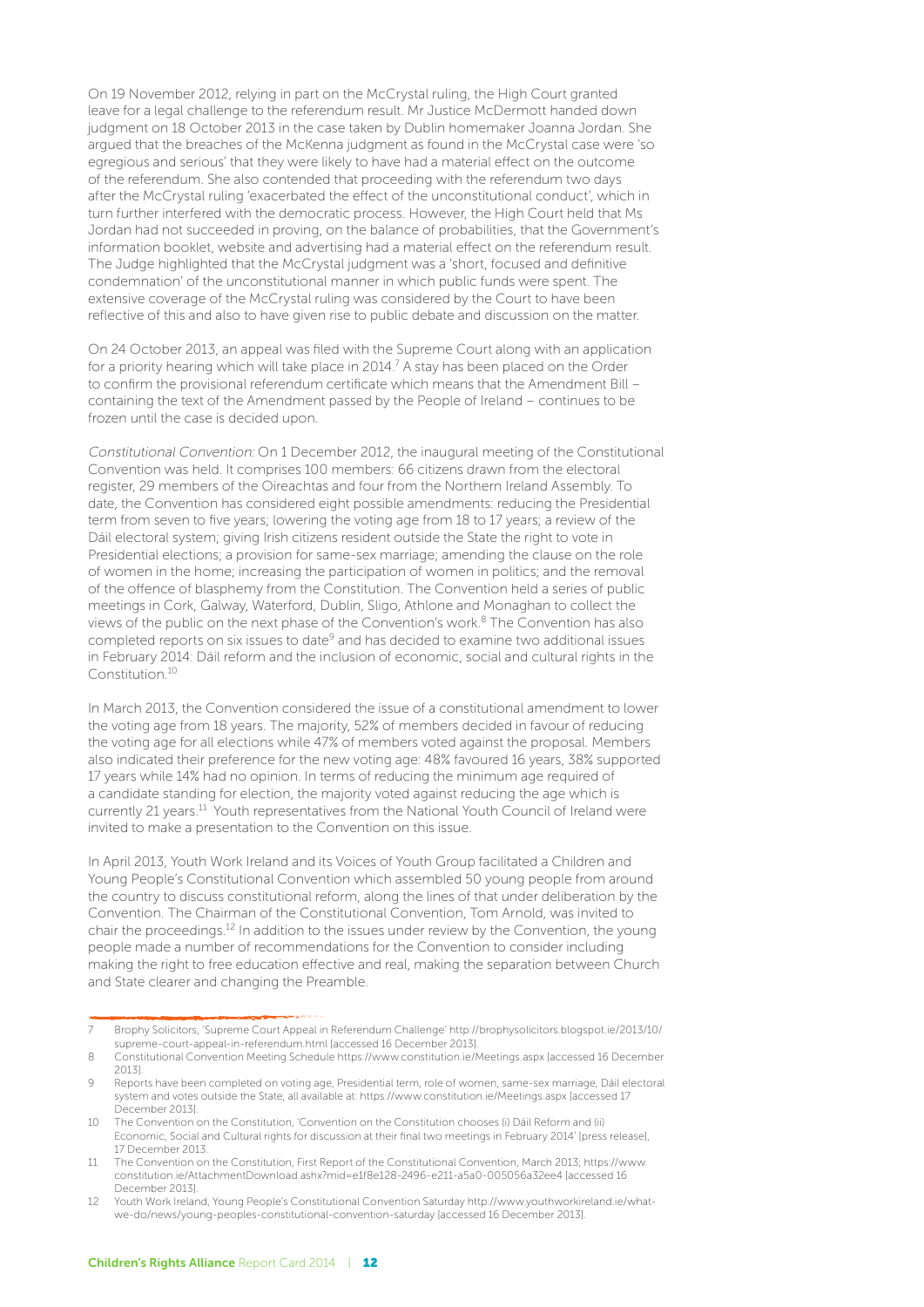"The Convention considered the issue of a constitutional amendment to lower the voting age from 18 years. The majority, 52% of members decided in favour of reducing the voting age for all elections while 47% of members voted against the proposal. Members also indicated their preference for the new voting age: 48% favoured 16 years, 38% supported 17 years while 14% had no opinion."

#### **Comment**

Children's Constitutional Rights gets a 'B' grade in Report Card 2014, a fall from last year's 'A' grade. This is due to the fact that the positive result of the referendum cannot yet be implemented and has been delayed. It also reflects the fact that some decisions have been made which will hopefully improve children's constitutional rights through the Constitutional Convention, for example the examination of the inclusion of economic, social and cultural rights. However, it is regrettable that children and young people have not had a formal mechanism to feed into the Convention itself.

Children's Rights Referendum: The judicial challenge to the Thirty-First Amendment Bill has effectively frozen the process of implementing the referendum result as it can only become law if the Court declares the petition before it to be null and void.<sup>13</sup> The appeal to the Supreme Court, which will be heard in 2014, means that no law reform can take place to implement the referendum result until the case is decided.

The new article, Article 42A, will necessitate the introduction of specific legislation to ensure its implementation. Under Article 42A.2.2 the Oireachtas will have to legislate to allow for the adoption of a child in circumstances where the level of parental failure towards the child has reached an unacceptable threshold. Article 42A.4.1 also commits the Oireachtas to legislate to ensure that the best interests of the child will be 'the paramount consideration' in certain instances of decision-making affecting a child including child care proceedings brought by the State, adoption proceedings and in relation to guardianship, custody or access proceedings. Article 42A.4.2 requires legislation to be put in place to ensure that the views of the child are taken into account in relation to individual proceedings listed in Article 42A.4.1.

The General Scheme and Heads of Bill of the proposed Adoption (Amendment) Bill were published in September 2012, prior to the referendum. The provisions of the proposed Adoption (Amendment) Bill 2012 will change the criteria under which the High Court may authorise the making of an adoption order without parental consent. This will be in the case of a child where his or her parents have failed in their parental duty and where that child is in long term care with prospective adopters. The Bill will also provide for the voluntary placement for adoption of any child irrespective of the marital status of his or her parents.<sup>14</sup> The Minister for Children and Youth Affairs, Frances Fitzgerald TD has expressed her intention to progress this legislation through the houses of the Oireachtas once the Referendum Bill is signed into law.<sup>15</sup> It is not clear what other steps have been taken towards the preparation of the legislation necessitated by Article 42A.4.1 and Article 42A.4.2.

<sup>13</sup> Referendum Act 1994, Section 40(2).

<sup>14</sup> General Scheme Of Adoption (Amendment) Bill 2012. http://www.dcya.gov.ie/documents/publications/ GeneralSchemeAdoptionBill19thSept12.pdf [accessed 20 January 2014].

<sup>15</sup> Minister for Children and Youth Affairs, Frances Fitzgerald TD, Parliamentary Questions, Written Answers, 17 December 2013 [53852/13].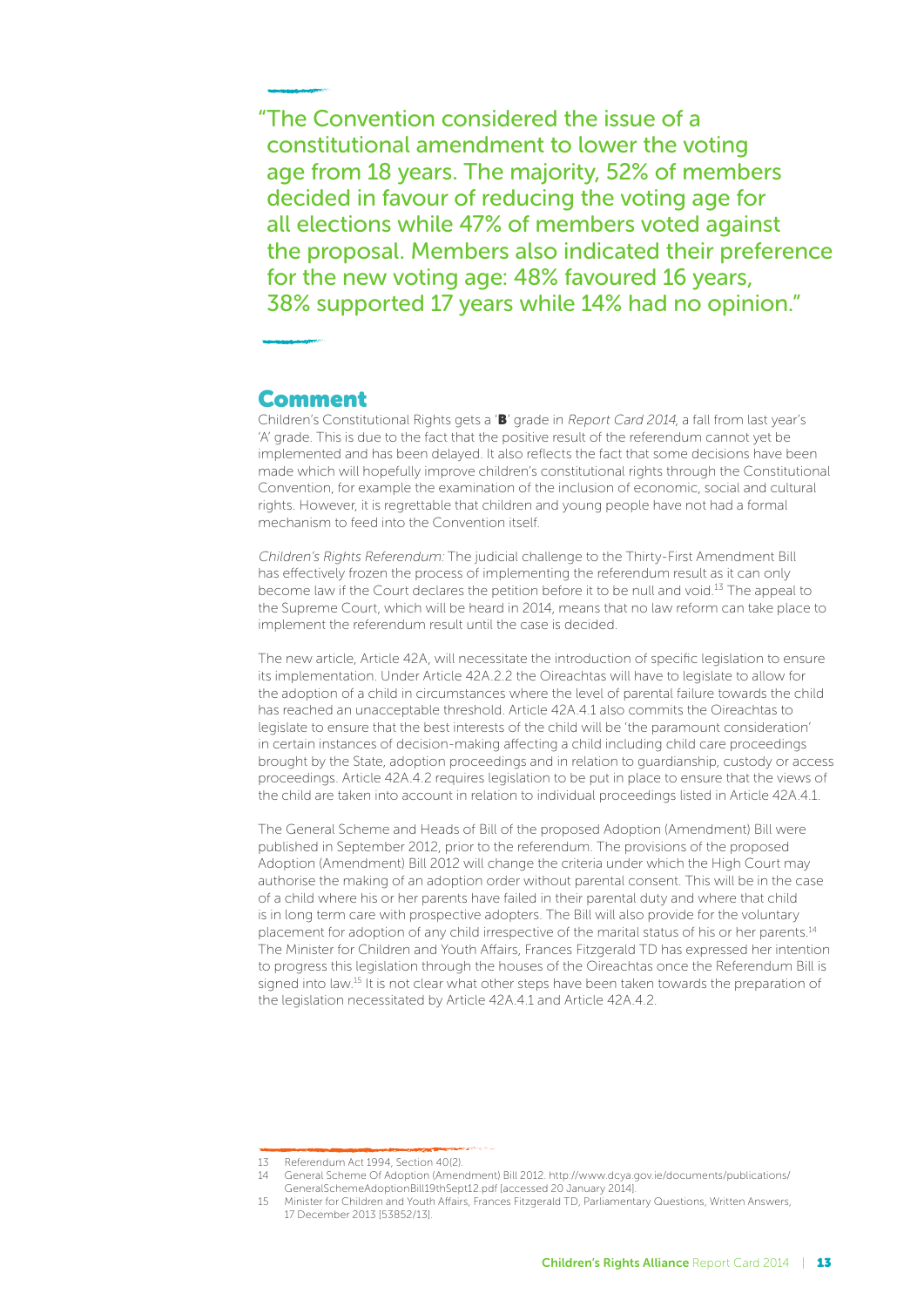Report Card 2013 recommended that the Minister for Justice and Equality should provide funding to the Judicial Studies Institute to enable members of the Bench to engage in studies on children's rights to advance the interpretation of the Children's Amendment. The Committee for Judicial Studies held its national conference of judges in November 2012 with its main focus on various aspects of children's rights and the 2013 conferences of the Supreme, High, Circuit and District Courts, each focused on the voice of the child in legal proceedings.16 It remains to be seen what further judicial studies will be delivered following the decision of the Supreme Court and what the budget will be for any such training.<sup>17</sup>

Constitutional Convention: The Constitutional Convention is a welcome development. However, the exclusion of children and young people under 18 years from representation within the Convention, as well as the lack of focus on matters affecting children, is regrettable. The presentations made by young people to the Convention, during its discussion on the issue of lowering the voting age, was a positive step. However, the Youth Work Ireland event held in April 2013 demonstrated that children and young people have valuable opinions to contribute in relation to wider constitutional change and it is regrettable that their voices were not heard on all eight issues under discussion. The Chairman of the Convention attended and engaged with the Young People's Constitutional Convention, but unfortunately there was no formal mechanism to enable him to ensure that these views and recommendations were fed into the main Convention process. Any future public consultations of this kind should include a mechanism by which the views of children and young people can be heard and included in a formal manner.

The decision to examine economic and social rights in the final meeting of the Constitutional Convention is to be warmly welcomed. Economic and social rights are intrinsically linked to the enjoyment of fundamental human rights but are currently mostly considered to be non-justiciable (not capable of being challenged) before the Irish Courts. This means that decisions made when implementing laws and policies affecting housing, social security and health are not covered under the Constitution. The UN Convention on the Rights of the Child contains many economic and social rights such as the right to health and health services (Article 24) the right to social security (Article 26) and the right to an adequate standard of living (Article 27). The Constitutional Convention will provide a unique opportunity for economic and social rights to be examined and debated. A decision to include economic and social rights within the Constitution would bring full implementation of the rights contained in the UN Convention on the Rights of the Child one step closer.

<sup>16</sup> Communication received by the Children's Rights Alliance from the Committee for Judicial Studies, 5 December 2013.

<sup>17</sup> Communication received by the Children's Rights Alliance from the Committee for Judicial Studies, 5 December 2013.